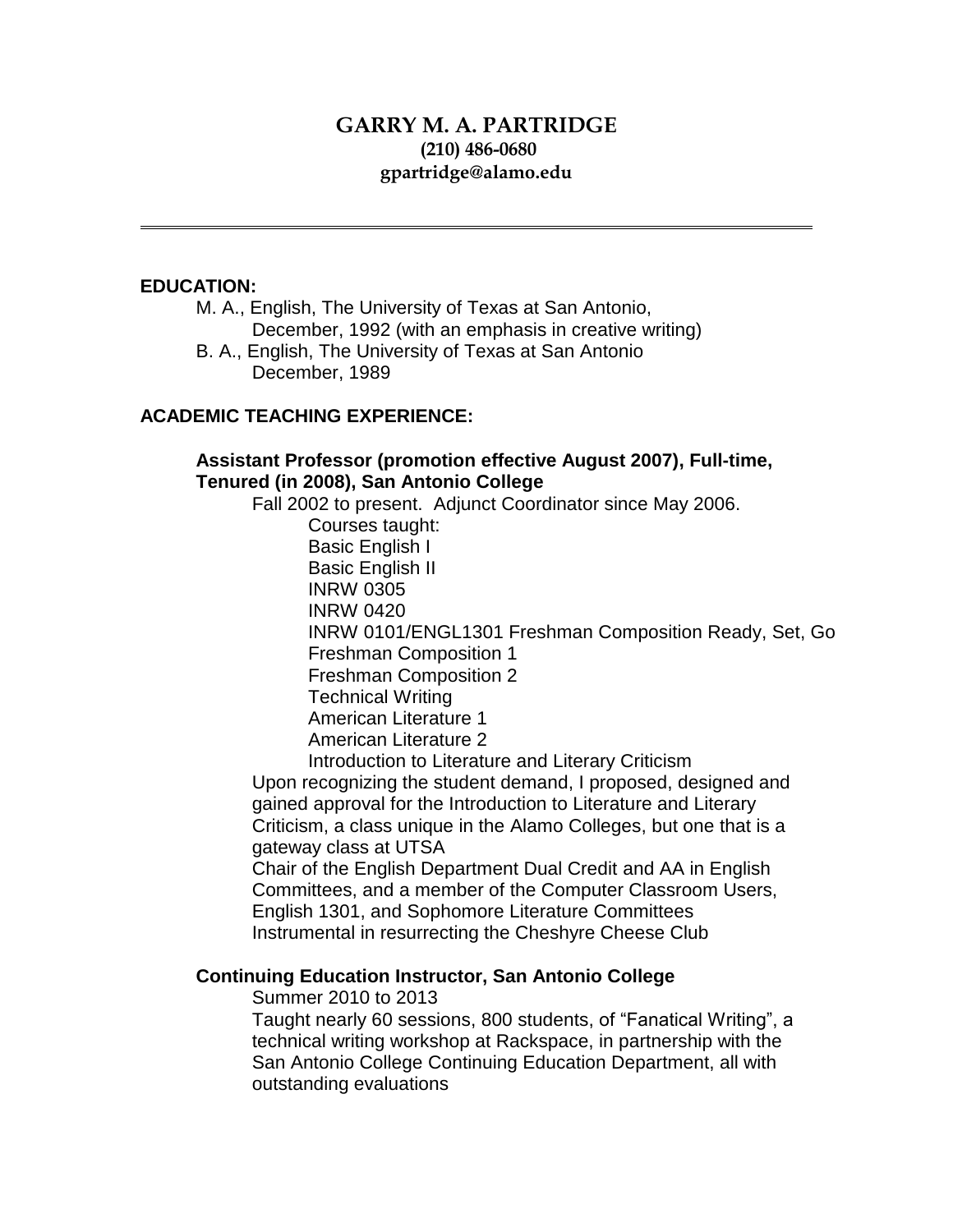#### **Lecturer III, The University of Texas at San Antonio**

Fall 1996 to Summer 2002. Promoted to Lecturer II August 1999 and to Lecturer III August 2000.

> Courses taught: Freshman Composition Technical Writing Discourse Across the Curriculum Basic English

# **Adjunct Instructor, Trinity University**

Spring 1998 to Spring 2002 Course Taught: Writing Workshop

#### **Adjunct English Instructor, Alamo Community College District**

(San Antonio College and Northwest Vista College) Fall 1995 to Summer 1999 Courses taught: Freshman Composition I & II Survey of American Literature I & II Basic English I & II

### **Instructor, The University of Texas at San Antonio**

(Office of Extended Education) Summer 1997 Course taught: Business Writing for City Employees

#### **Reader-Grader, The University of Texas at San Antonio**

January 1990 to May 1992 August 1986 to December 1988

#### **Tutor and Study Hall Coordinator, The University of Texas at San Antonio**

January 1990 to May 1992 August 1986 to December 1988

#### **ADMINISTRATIVE EXPERIENCE:**

# **Coordinator, Department of English, Reading and Education, San Antonio College**

August 2011 to present

Coordinates schedule for entire Department of English, Reading, and Education, managing scheduling and enrollment in all daytime, afternoon, evening, internet, and off-campus ENGL, INRW, and EDUC classes for full-time and adjunct faculty. Coordinate all relations of Department with the 40-45 active members of the adjunct faculty. Interview and recommend new faculty as needed; train faculty and assign all classes; coordinate all information flow; evaluate new faculty.

### **Adjunct Coordinator, English Department, San Antonio College** May 2006 to August 2011

Coordinate all relations of Department with the 50-65 active members of the adjunct faculty. Interview and recommend new faculty as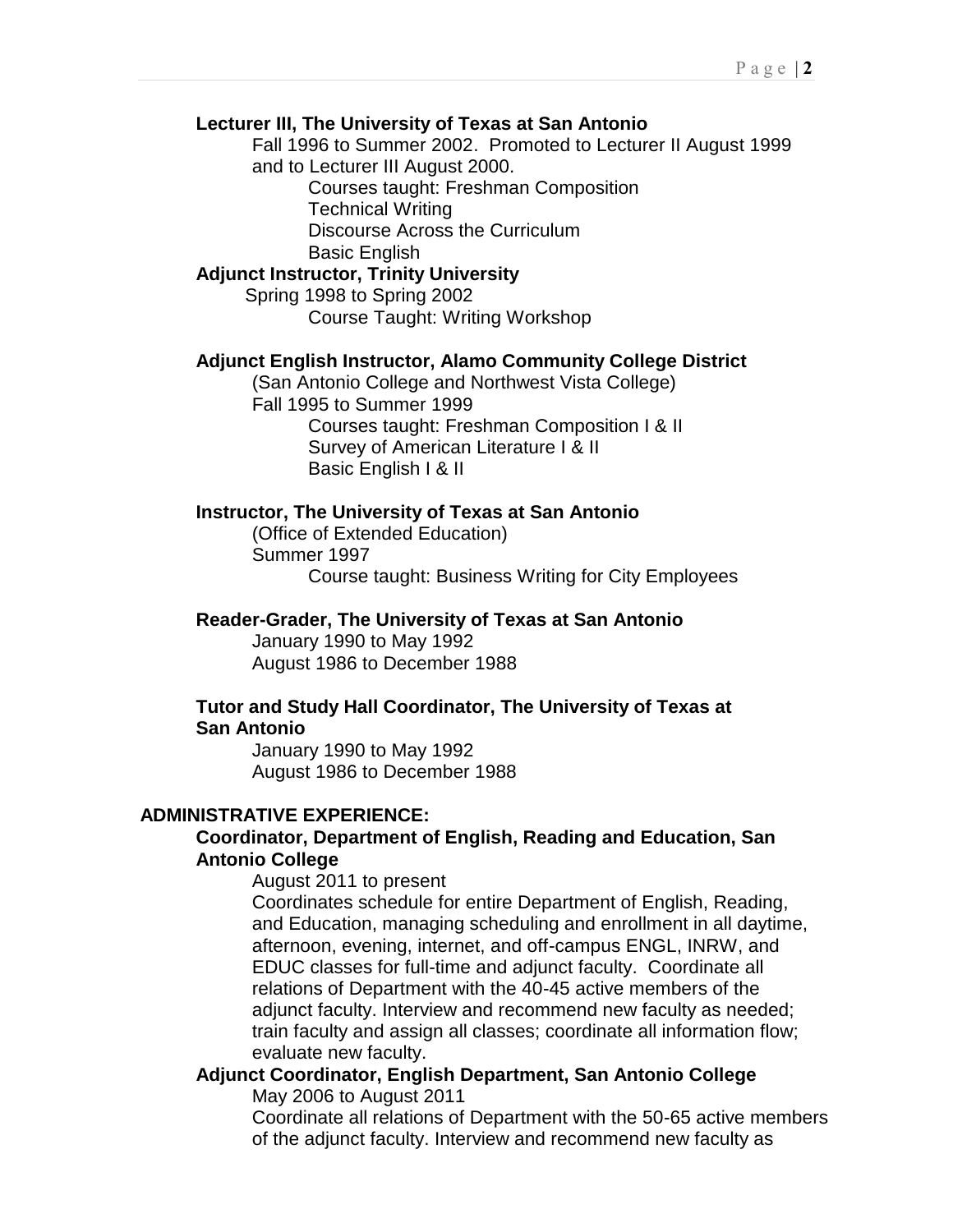needed; train faculty and assign all classes; coordinate all information flow; evaluate new faculty. Also this position requires the responsibility of assisting the chairman in allocating budgets, in addition to scheduling of evening, afternoon, weekend, and off-campus classes for entire 100 member faculty; mediates complaints of students; works registration; and assists the Department Chair as needed.

### **PROFESSIONAL AWARDS:**

Nominated by peer for a Piper Professor award in October 2006 and October 2008

- Spring 2006: Awarded a SAC Title V Alternative Learning Techniques Grant in the amount of \$1500 for Incorporating Supplemental Instruction into a Skills-Development Focused Freshman Composition Classroom.
- Fall 2005: Awarded a SAC Title V Alternative Learning Techniques Grant in the amount of \$1500 for Problem-Based Learning approach to English 1301 Freshman Composition 1: The Field Investigative Research Essay.
- Presented a paper at the UTSA College of Liberal and Fine Arts Research Conference, on April 15, 2005. The paper won \$500 first prize in the Research Essay Competition
- Fall 2004: Awarded a Title V Alternative Learning Techniques Grant in the amount of \$1000 for Readiness Assessment Tests.
- Presented a paper titled "Transplanted Flowers and the Diaspora of Slaves in *Beloved*" at the MELUS (Society for the Study of Multi-Ethnic Literature of the U.S.) Conference, March 2004
- Five of my Technical Writing Students were awarded certificates and cash prizes by the UTSA WattWatchers campaign for energyawareness proposals completed as a class assignment and submitted to the campaign, UTSA, 2001
- Proposal to Promote Student Learning and Retention, a technologybased teaching grant, funded by the Learning and Teaching Center, UTSA, 1999-2000: \$2500
- Nominated by student for "Favorite Professor" at Trinity University, 1999- 2000, 2001-2002
- Finalist for Freshman Teaching Award at UTSA, 1998-1999, 1999-2000, 2001-2002
- Recipient of the Steve Badridge Adjunct Faculty Service Award, San Antonio College, 1996

### **ACADEMIC AWARDS:**

University of Texas Foreign-Student Scholarship, 1991-1992: \$6000 Chuck Frawley Academic Scholarship, 1986-1990: \$6000

Trans American Athletic Conference All-Academic Award, 1987, 1988 (First two-time winner)

William C. Adam Academic Achievement Award, 1986: \$1000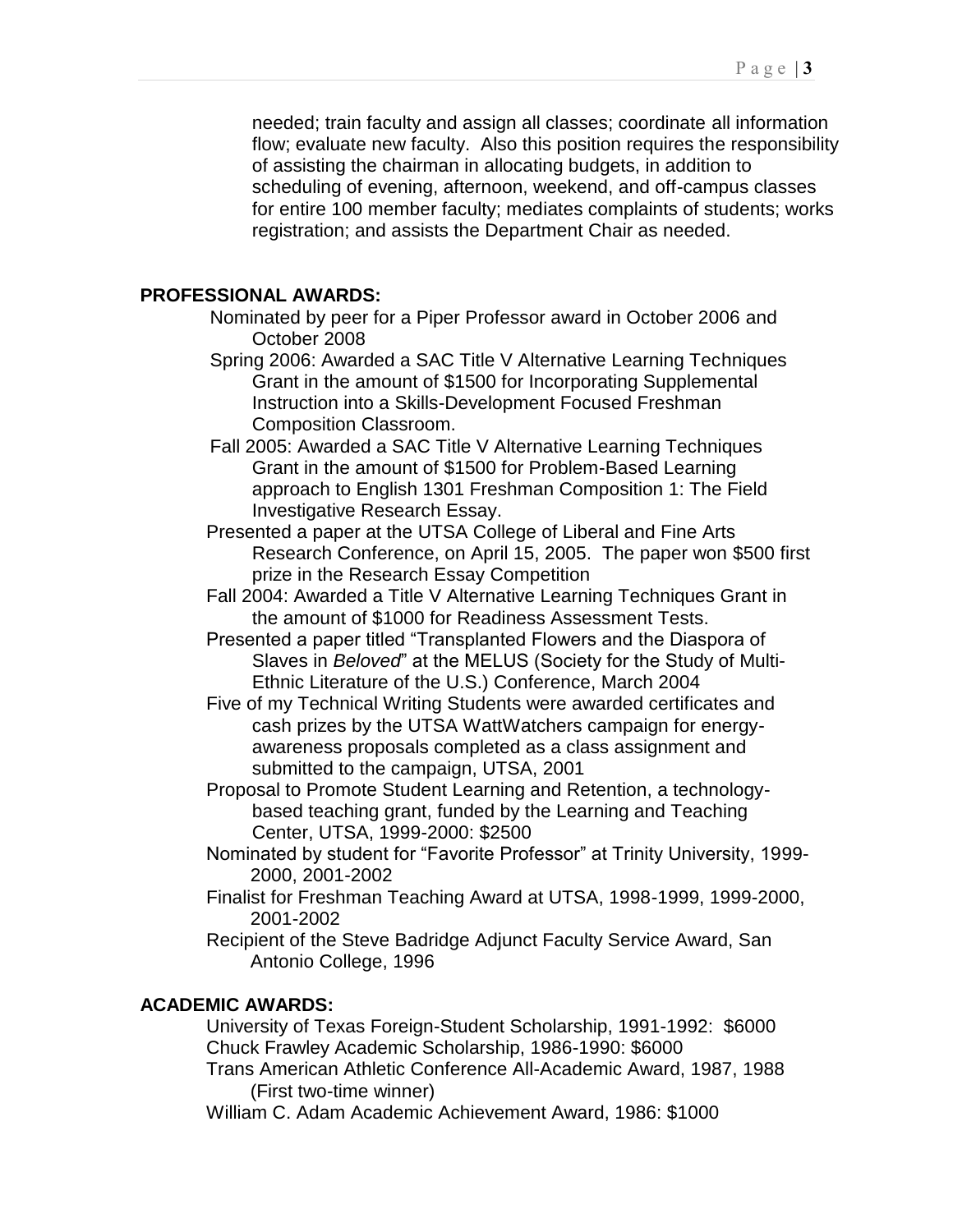Driscoll Truitt Memorial Student-Athlete Award for Academic Excellence, 1985: \$1000

#### **ACADEMIC SERVICES:**

**Chair of the English Department Dual Credit Committee** SAC 2003- 2007

**Chair AA in English Committee** SAC 2004-present

- **Computer Classroom Users, English 1301, and Sophomore Literature Committees** SAC 2002-present
- **English Composition Sequence Committee,** The University of Texas at San Antonio, 2001-2002
- **Energy Conservation Steering Committee,** The University of Texas at San Antonio, 2001-2002
- **Tutor in the Writing Center,** The University of Texas at San Antonio, 2001-2002
- **Introductory Composition and Communications Committee**, The University of Texas at San Antonio, 1998-1999

**Instructional Learning Lab Committee**, San Antonio College, 1997-98 **Tutor in the Athletic Department,** The University of Texas at San Antonio, 1986-1989; 2001-2002

**Tutor,** Allan Hancock College, 1984-1986

### **PROFESSIONAL MEMBERSHIPS:**

Modern Language Association National Council of the Teachers of English Multi-Ethnic Literature of the United States (MELUS)

#### **COMMUNITY ORGANIZATION MEMBERSHIPS:**

Sierra Club The Nature Conservatory

#### **PROFESSIONAL DEVELOPMENT:**

Workshops attended: "Service Learning" "Learning Communities" "Alternative Learning Styles" "Assessment Techniques" "WebCT Certification" "Problem-Based Learning" "Active Learning: Creating Excitement in the Classroom" "Thinking on All Four Burners: Teaching and Assessing the Full Range of Skills for the Full Range of Students" "Grading Practices That Promote Student Learning, Motivation, and Responsibility" "What Happens If They Learn In A Different Way?: Applying Multiple Intelligences Theory and a Learning for Understanding Model in the College Classroom"